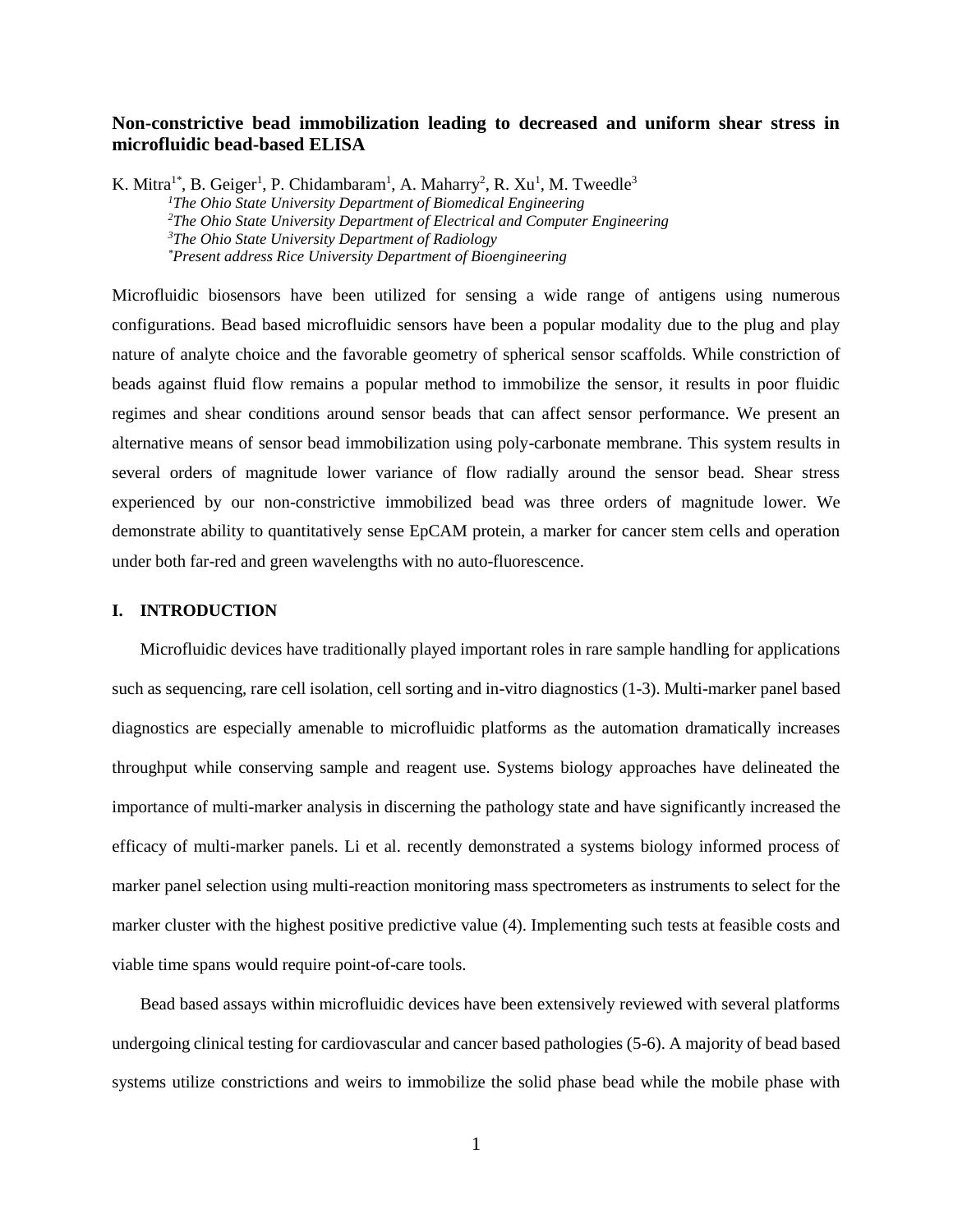target analytes is flown over (7-9). While this maximizes analyte-detector interaction and provides a spatial coding system for multiplexing, constriction severely hampers fluid flow across the bead. As Krüger et al. discussed, velocity of the mobile phase increases with a constriction based system (10). Koo and Kleinstreuer also pointed out that sudden bends and contractions in a channel lead to increased radial velocity (11). This increase in velocity reflects the continuity principle demonstrated in Equation 1 below.

$$
V_{initial}A_{inlet} = V_{final}A_{outlet}
$$
 (1)

## V: velocity of mobile phase; A: cross sectional area

By this principle, as the cross-sectional area of the outlet decreases to hold the solid phase in place, the final velocity of the mobile phase must increase. This creates non-uniform flow. Increased velocity of the mobile phase means also increased shear stress across the solid phase as well as more turbulent flow of the mobile phase, neither of which is ideal for the detection system. These effects not only over-saturate certain portions of the solid phase and hamper detection, but also limit the flow so as to potentially shear the detection moiety off the bead.

To resolve this problem, a three-dimensional microfluidic device was conceived. This device would consist of two layers of microfluidics channels, separated by a porous membrane. The solid phase would be located at the end of the top channel, directly above the membrane. The membrane would allow flow of the mobile phase through the inlet channel into the outlet channel, while keeping the solid phase in place. Therefore, the cross-sectional area of the outlet channel would not decrease, leading to uniform flow velocity. This would also allow for uniform radial flow around the entire solid phase.

In the following sections, we outlay a device with capability to perform multi-marker detection without constriction to retain the solid phase. We also exploited the radial uniform flow across the solid phase to utilize the said phase as a scaffold for single cell proliferation assays. We hypothesized that a bi-layer microfluidic device with a polycarbonate membrane in the middle can effectively trap solid phase beads for sandwich ELISA based quantification of biomarkers. Two independent protein analytes, murine IgG and human EpCAM were used on chip, producing calibration curves and to ascertain limits of detection.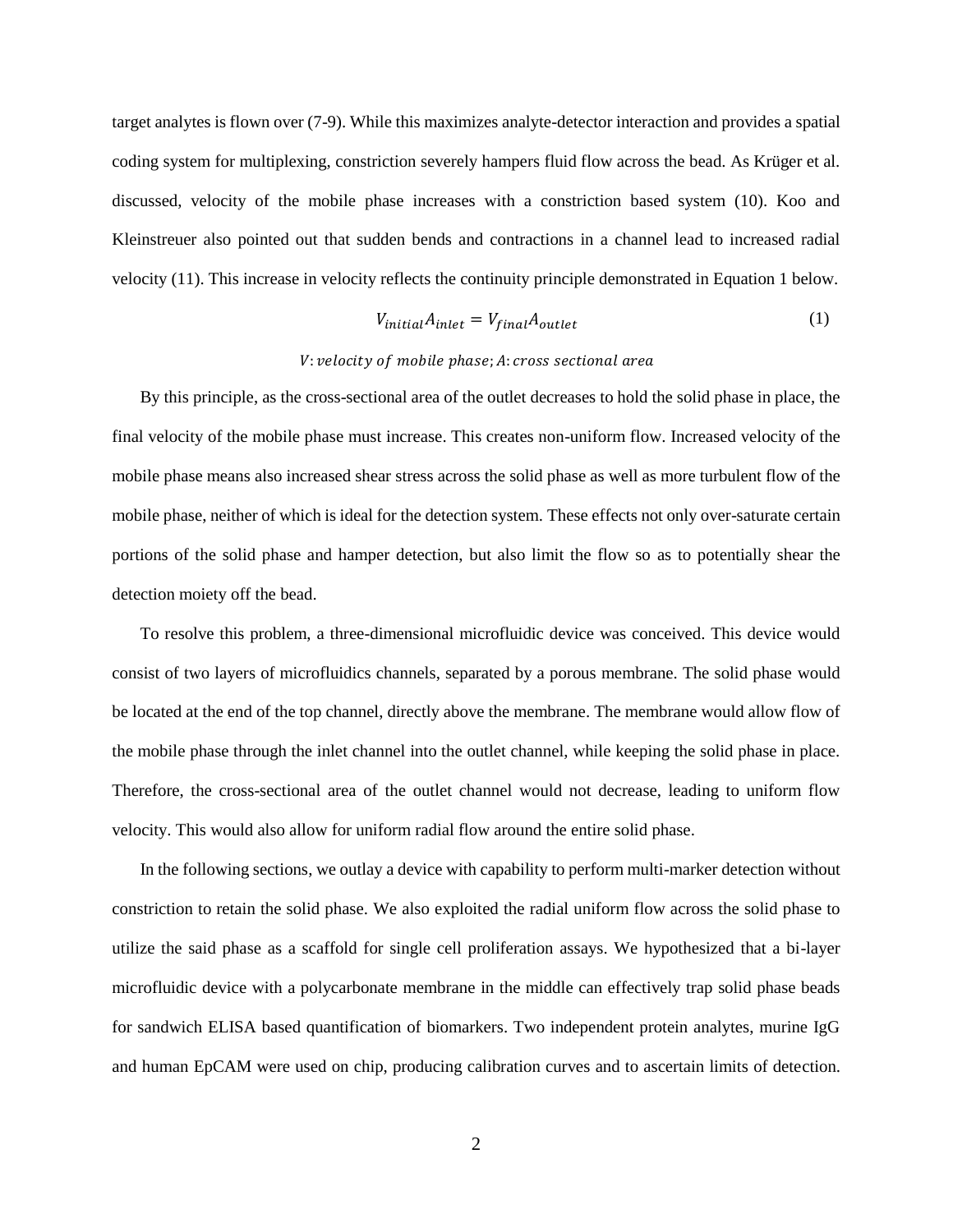Fluorescent readout along the region of interest (solid bead) was obtained by pixel by pixel intensity readout to produce a score that was associated with a given concentration of antigen.

### **II. METHODS**

To ascertain two important flow profile characteristics, shear stress and flow velocity computational models were devised and tested in COMSOL (COMSOL Inc., MA) for both constriction chips and the proposed OncoFilter design. Minimal shear stress is preferred as it minimizes chances of shearing off antigen-antibody binding (12). Radially uniform flow velocity is essential to ensure uniform opportunity for antigen-antibody binding (13). Differences in expected flow characteristics served as the basis for device design and fabrication.

The microfluidic device called the OncoFilter uses standard soft lithography techniques to create microfluidic channels on polydimethylsiloxane (PDMS). Transparency masks were constructed using designs constructed on AutoCAD (Autodesk Inc., CA). Masks were utilized to produce silicon molds using optical contact lithography (Stanford Microfluidics Foundry, CA). Sylgard-184 PDMS (Dow Corning, MI) was mixed with a cross linking agent in a 10:1 mass ratio. This was poured over the silicon mold. After degassing, molds were baked at 70°C for 2 hours.

To bond dual layers of PDMS chip with the 12 micron pore polycarbonate membrane (Whatman, NJ), an APTES enhanced reactive oxygen plasma mediated bonding strategy was used. Aran et al. detailed such a strategy previously and utilized similar device to separate plasma from whole blood (14). A detailed schematic of a single channel of the OncoFilter chip is depicted in Figure 1 below.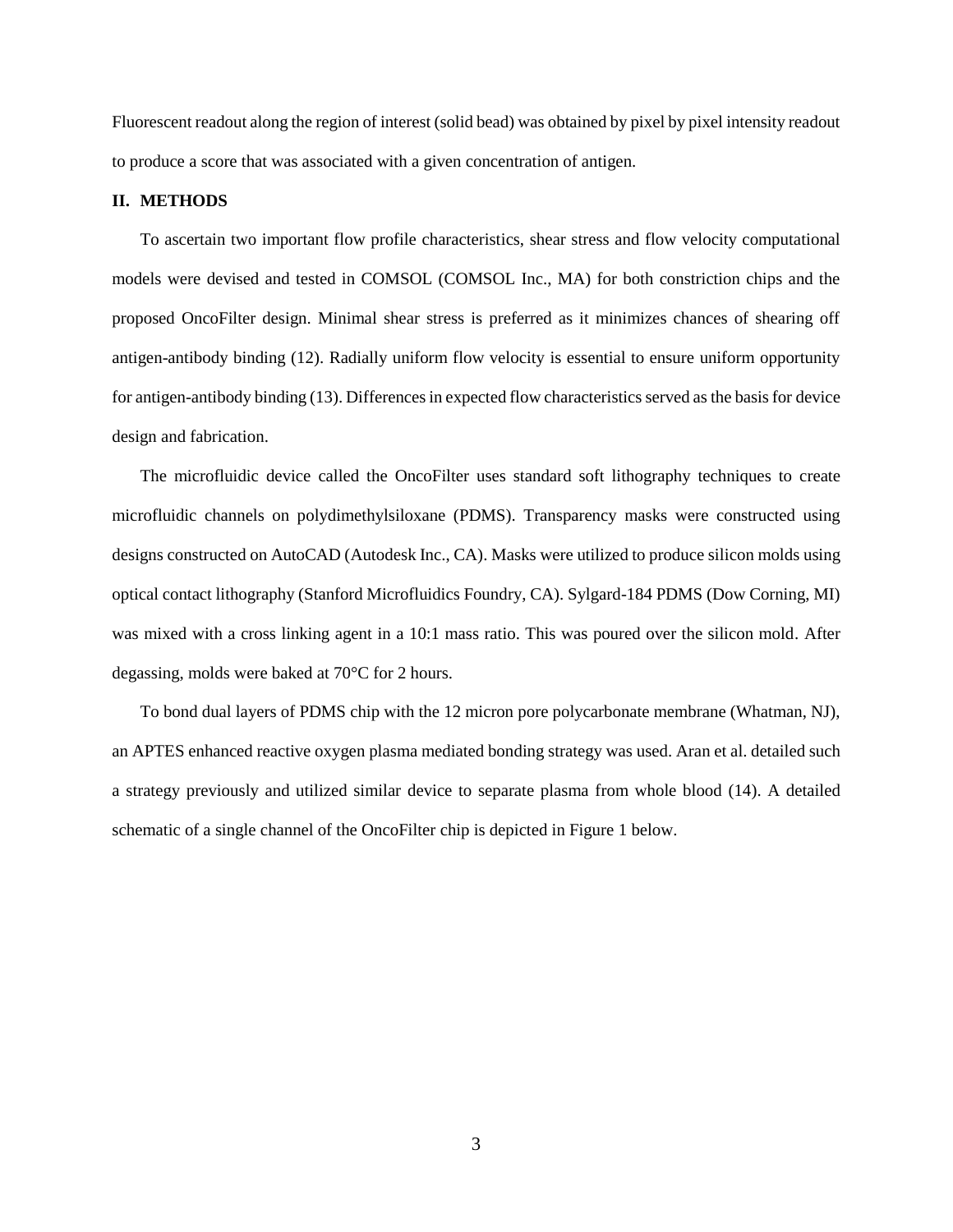

Figure 1: A single channel of the OncoFilter device. Multiple such channels are arrayed in parallel on a single device. The blue arrow indicates the direction of fluid flow.

Flow within channel was under constant observation of an optical microscope (Olympus, PA). Standard plastic tubing and 18 gauge needles were used to interface microfluidic channels with macroscopic flow systems. Luer-lock syringes were used as sample dispensing units with controlled release using a syringe pump.

Polystyrene beads (100 µm in diameter), which had high polydispersity (>99%) and were surface functionalized with streptavidin, were purchased from Spherotech Inc. The desired antibodies, either anti-EpCAM (Abcam, MA) or anti-IgG (Sigma Aldrich, MO), were purchased with biotin pre-attached to them. The streptavidin-biotin reaction conjugated the antibodies to the beads. Single beads were isolated from a 1% (by weight) solution of beads using a micropipette and an optical microscope. These were introduced into the microfluidic chip via the inlet and application of negative pressure.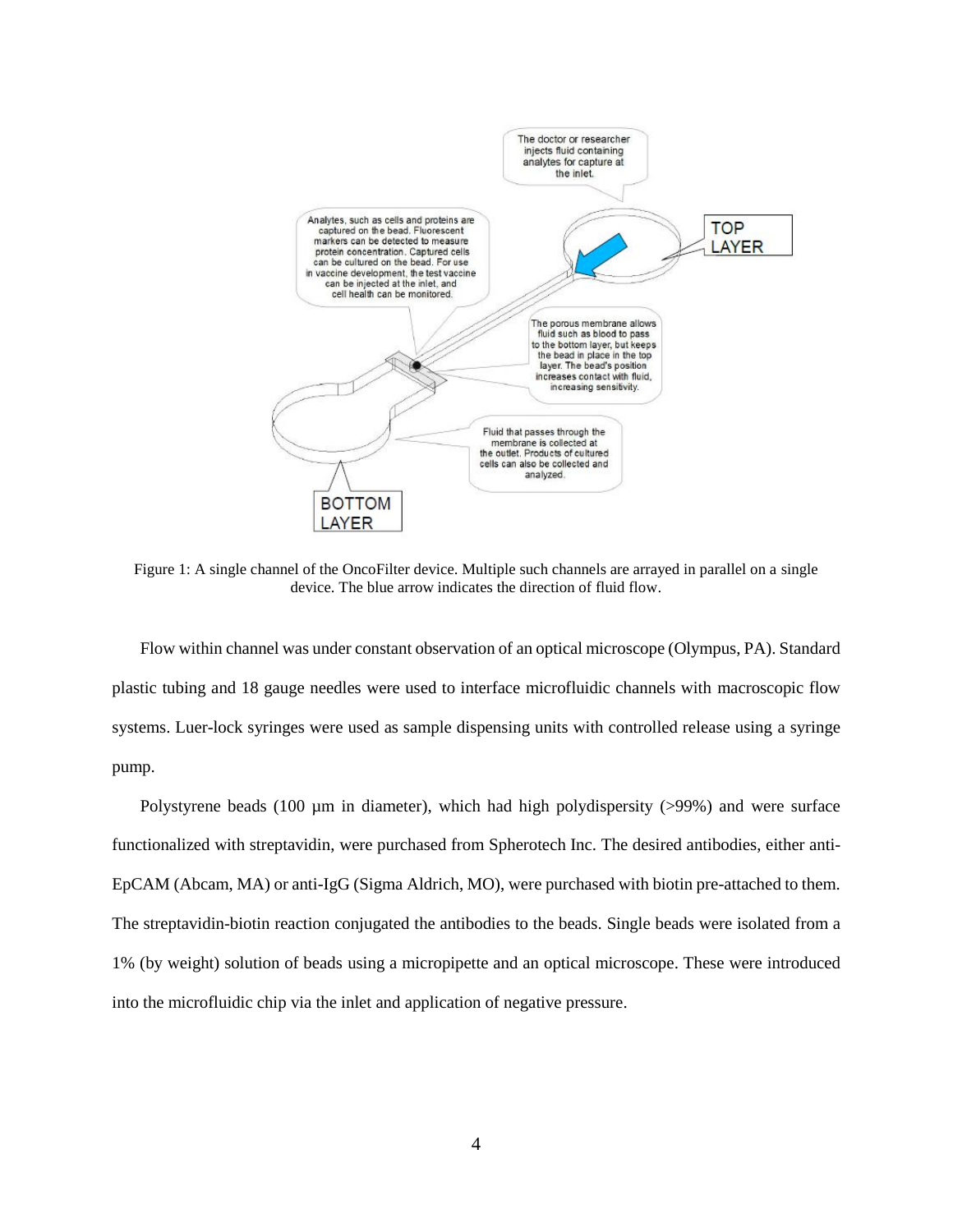After the antibodies captured the desired antigens, secondary antibodies attached to fluorescent markers attached to the other end of the antigens. These secondary antibodies were purchased and tagged with FITC fluorophores (for IgG) or IR-800 fluorophores (for EpCAM).

Antigen model EpCAM and murine IgG were utilized to demonstrate the ELISA microfluidic sandwich on the OncoFilter. The device was infused with bovine serum albumin and incubated for 30 minutes. To obtain a calibration curve, the antigen was diluted in 1 mL of phosphate buffered saline (pH 7.4) at predetermined concentrations. Flow was introduced into the chip at 1 mL/hr for 1 hour. Each chip housed five sensor beads, three which were exposed to flow and served as replicates and two which were unexposed to flow and served as controls. Each chip was flushed with PBS at 3 mL/hr for 30 minutes.

Intensity readout was performed using a homebrew image analysis system. Greyscale images of both sides of sensor beads were obtained via fluorescent microscope. Pixel by pixel intensity was calculated into a cumulative fluorescence score. Measured fluorescence was normalized to the maximum limit intensity.

## **III. RESULTS**

To ascertain flow parameters, a simple constriction immobilized sensor bead version of the OncoFilter chip was modeled in COMSOL. The shear stress and flow velocity profile as computed is presented in Figure 2 below.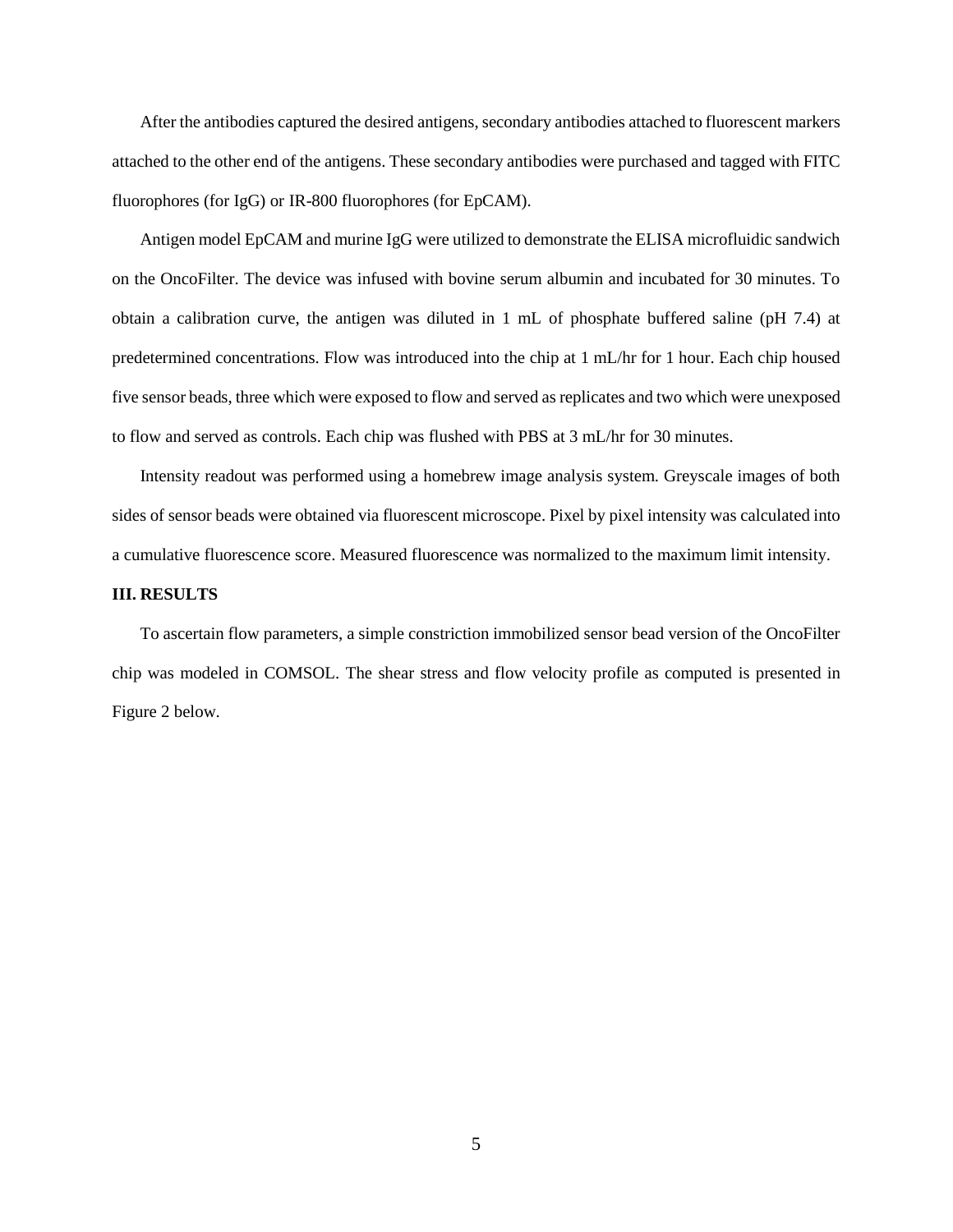

Figure 2: Numerical model of the (a) shear stress and (b) velocity profile along the device midline for the constriction system. A region of high surface shear stress towards the base of the sensor bead interacting with the constriction trap. Shear stress in this region typically exceeds 20 Pa. The shear stress proved to be radially symmetrically distributed around the Z axis. The velocity for the fluid flow around the bead proved to be nonsymmetric. A pincer effect towards the rear of the sensor bead drastically reduced cross-section of the flow area and increased flow velocity on average by a factor of 3.

In contrast, Figure 3 demonstrates the flow parameters obtained from a computational model of a non-



constrictive membrane based bead immobilization in an otherwise identical fluidic system.

Figure 3: Numerical model of the (a) shear stress and (b) velocity profile along the device midline for the nonconstriction system. The maximum surface shear stress obtained from this model was 8.2335 Pa. The velocity for the fluid flow was shown to be symmetric.

The maximum surface shear stress obtained from the non-constrictive model of 8.2335 Pa was nearly a factor of 3 lower than the stress in the constrictive model. Also, it should be noted that it is unlikely the actual surface of the bead was subjected to the highest shear stress which was more likely experienced at the pores of the membrane. Importantly, the velocity of the flow profile was computed to be relatively uniform around the bead.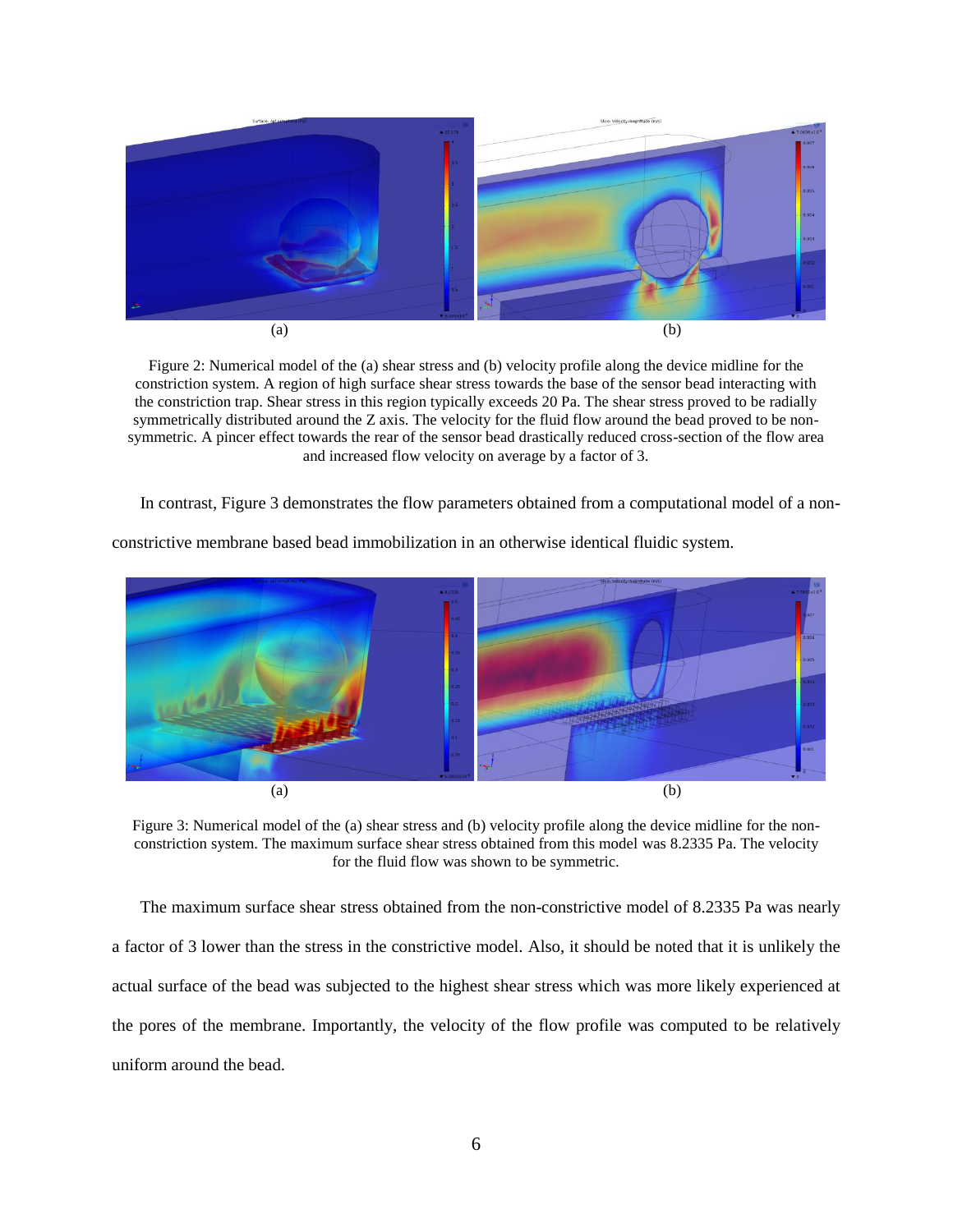Velocity profile differences along the fluorescence measurement axis (in this case, the z axis), will cause differential exposure of the sensor bead to sample and concurrently, antigen. Figure 4 represents the models built to observe the difference in flow velocity along the measurement axis.



Figure 4: Slice graphs of the velocity field in the z components at 10, 20, and 30  $\mu$ m from the floor of the microfluidic channel for constriction (a) and non-constriction (b) systems.

The constriction version of the microfluidic chip exhibited regions of flow velocity in the bead proximity that were 6 to 7 fold higher than other regions likewise in bead proximity. Conversely, the velocity field of the non-constriction chip was computed to be uniform in the bead proximity, with the maximum velocity being half of that for the constriction chip. As Figures 5-7 show, when variation of flow along the circumference of the bead is plotted as a function arc angle, a clear difference is observed between constriction and non-constriction systems. Bottom, middle, and top layers were velocity slices 10, 20, and 30 µm from the bottom of the bead-microfluidic channel interface. Variability in velocity across arc angle was substantially higher in constriction systems with higher velocity at corners of the square constriction pits (40°, 130°, 220°, and 310°, which were 90° apart from each other). The variance in the velocity data for the constricted chip was also much greater than the variance of the porous chip data. For the bottom layer, the variance of the constricted chip was over 10 times greater than the variance of the porous chip. The constricted chip variance was almost 1000 times greater for the middle layer and almost 100 times greater for the top layer.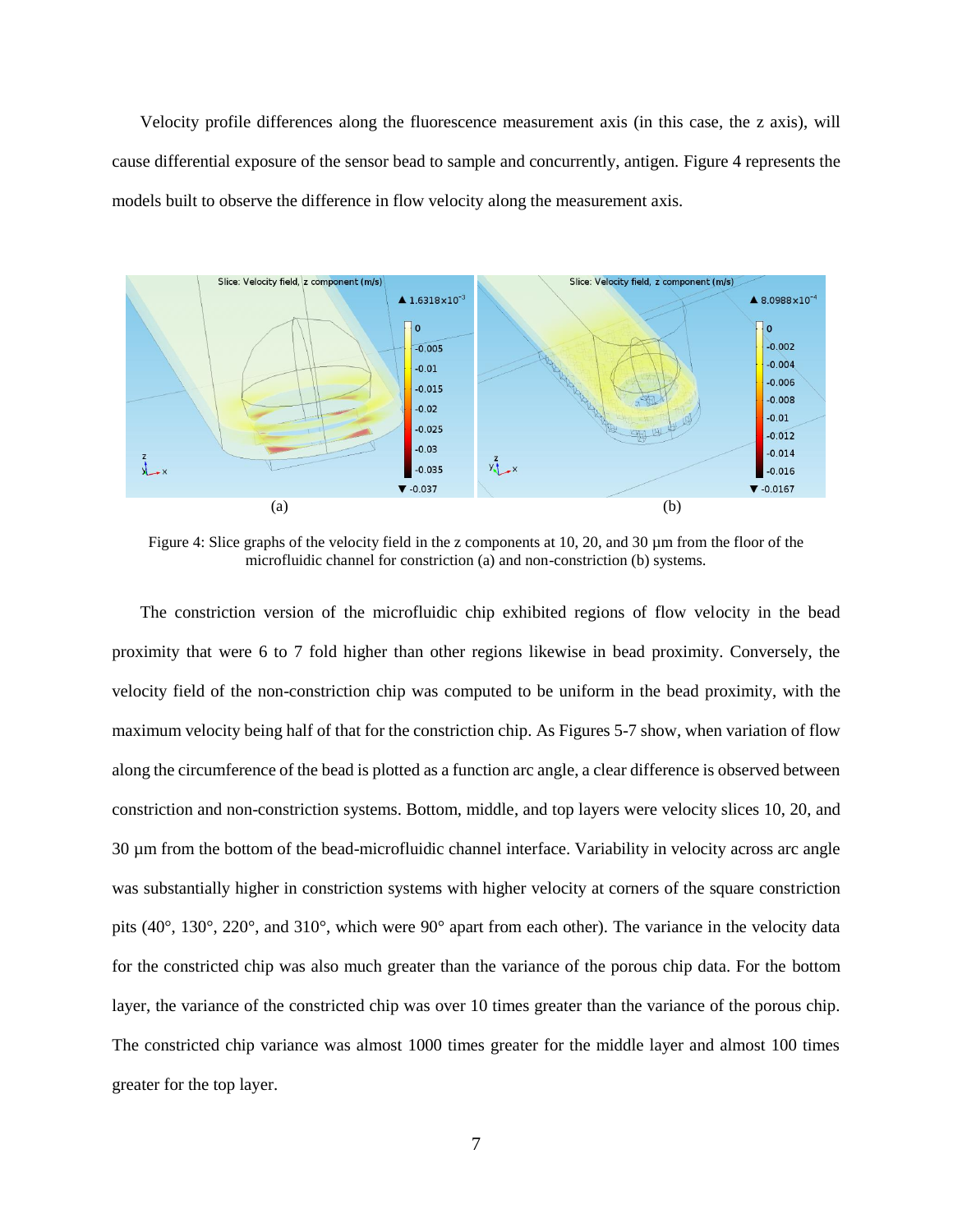

Figure 5: Velocity profile for the bottom layer (10 µm from the floor) of the constricted and porous chips. The constricted chip displayed a variance of  $6.46x10^{-6}$  (m/s)<sup>2</sup> and the porous chip displayed a variance of  $4.41x10^{-7}$  $(m/s)<sup>2</sup>$ .



Figure 6: Velocity profile for the middle layer (20 µm from the floor) of the constricted and porous chips. The constricted chip displayed a variance of  $3.69 \times 10^{-6}$  (m/s)<sup>2</sup> and the porous chip displayed a variance of  $7.07 \times 10^{-9}$  $(m/s)^2$ .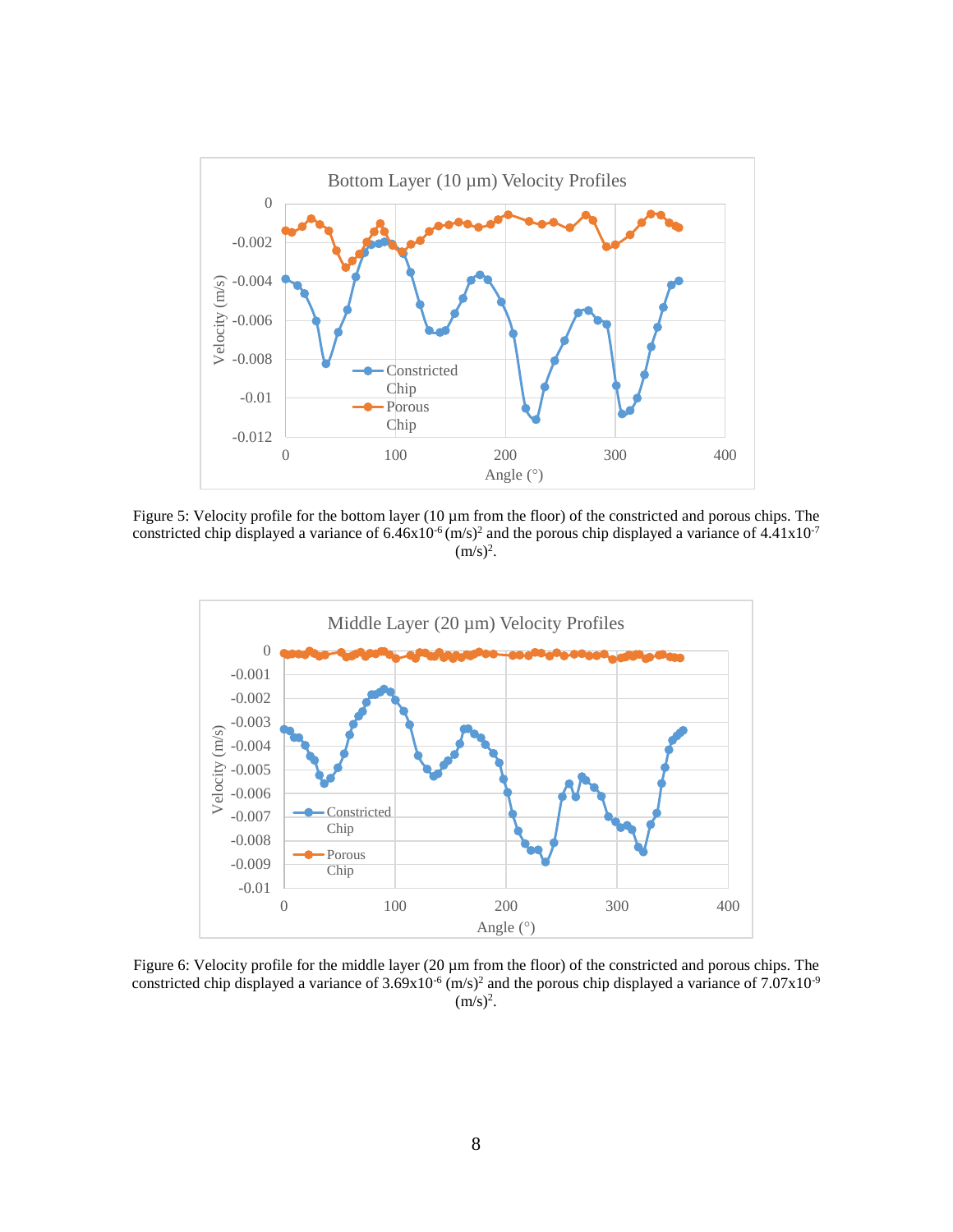

Figure 7: Velocity profile for the top layer (30 µm from the floor) of the constricted and porous chips. The constricted chip displayed a variance of  $3.40x10^{-6}$  (m/s)<sup>2</sup> and the porous chip displayed a variance of  $1.83x10^{-8}$  $(m/s)^2$ .

Another advantage of a non-constriction based system is the ability to decouple the shape of the microfluidic conduit from the need to constrict the sensor bead against fluid flow. This allows choice of conduit geometries that allows for more even flow velocity along sensor beads. Figure 8 below computationally simulates this advantage.



Figure 8: Flow velocity around a non-constriction chip with (a) a cubical conduit and (b) a cylindrical conduit.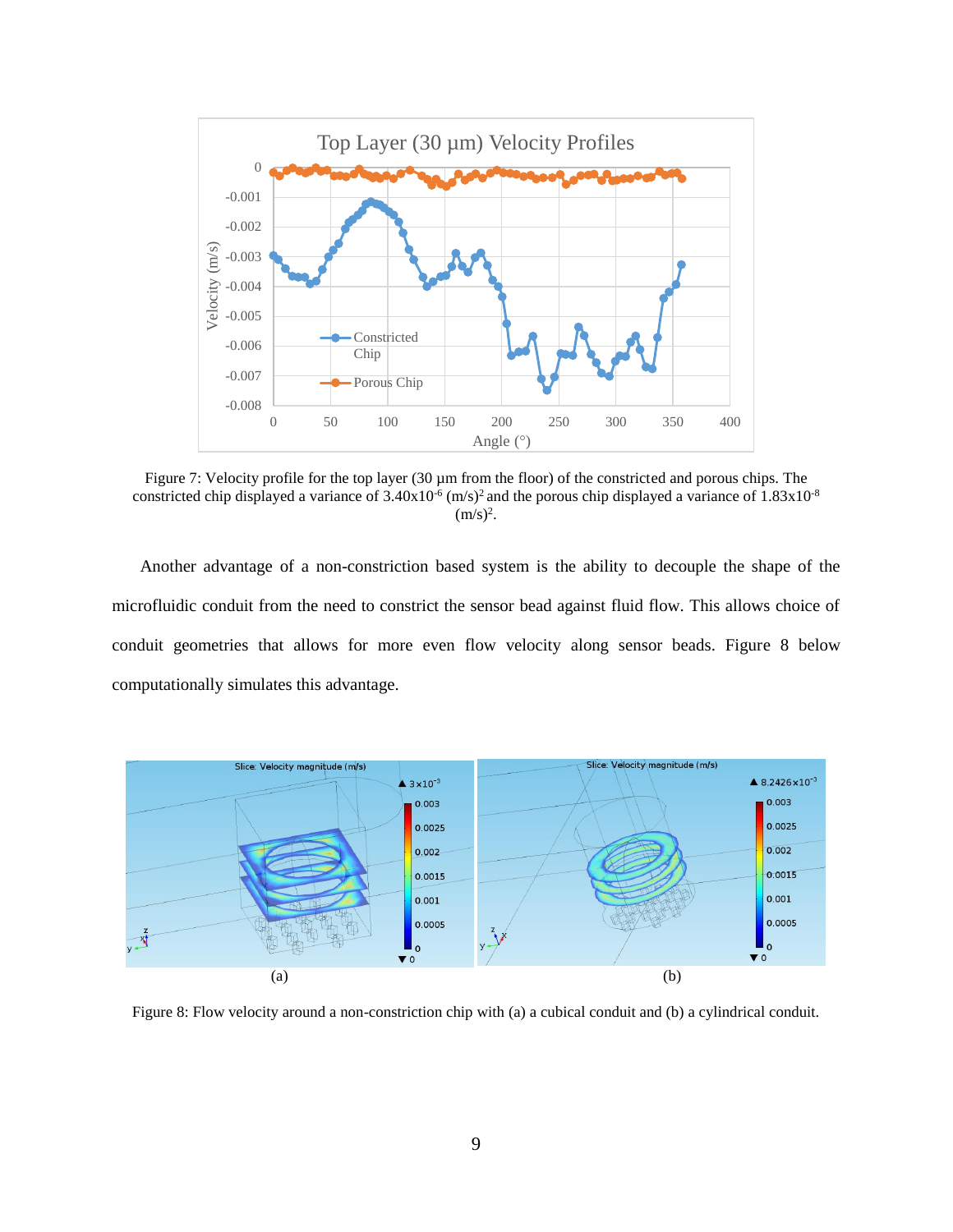To ascertain the feasibility of the non-constriction based device, we fabricated the chip shown in Figure 9 as designed and detected protein binding using IR800 CW fluorophore in a sandwich ELISA configuration.



100 micron 100 micron  $(b)$  (c)

Figure 9: (a) Sensor bead (circled in yellow) trapped within the microfluidic channel by the membrane. Bubbles can be removed by subjecting the system to a greater duration of flow and thus infusing the entire chip with fluid. (b) Bead trapped over the overlap region and over the membrane within the chip. Bead is conjugated with anti-EpCAM. (c) After infusion of EpCAM and secondary anti-EpCAM conjugated with IR-800 CW, chip is imaged under fluorescence microscope with IR 800 filter.

Intensity readout was performed using homebrew image analysis system. Greyscale images of both sides of sensor beads were obtained via fluorescent microscope. Pixel by pixel intensity was calculated into a cumulative fluorescence score. Maximum fluorescence concentration readout limit was set at 10 ng/mL for EpCAM. All subsequent measured fluorescence was normalized to the maximum limit intensity. The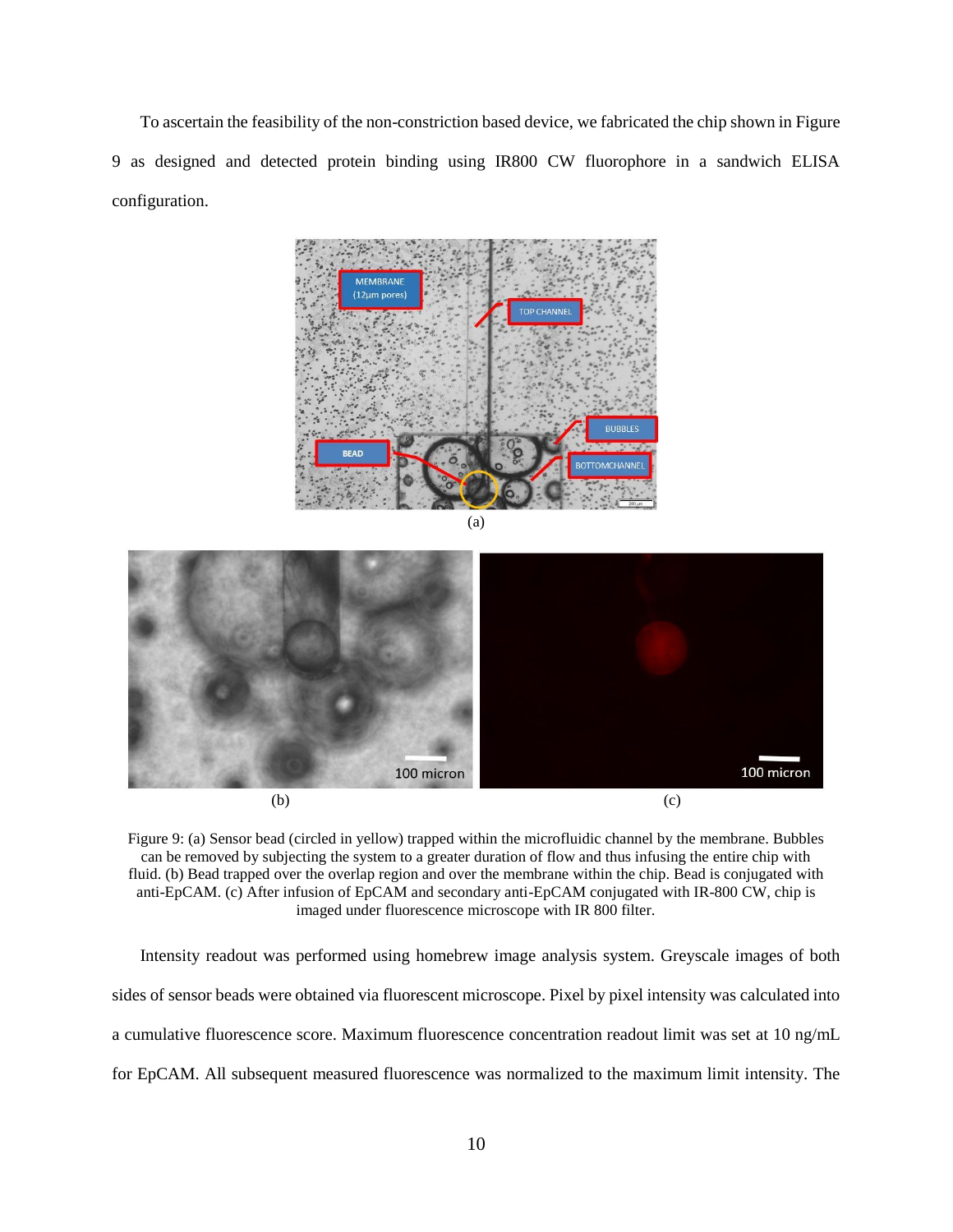calibration curve obtained was plotted in Figure 10 below. The curve was found to be consistent to the expected log-linear trend.



Figure 10: Calibration curve for varying EpCAM concentrations. Curve is plotted against fluorescence intensity of the bead measured by CCD imaging. Intensity readings are normalized to the fluorescence measurement obtained at 10,000 pg/mL.

To ensure the OncoFilter system was capable of detecting multiple antigen types and function with different fluorophores with minimal noise (background autofluorescence) and high specificity, detection tests were run using murine IgG and human EpCAM using FITC and IR-800 as reporters respectively. Qualitative comparison of FITC-based detection of murine IgG to the IR-800-based detection of EpCAM is depicted in Figure 11 below and shows minimal background signal and high specificity after processing of both bead with identical image processing algorithm.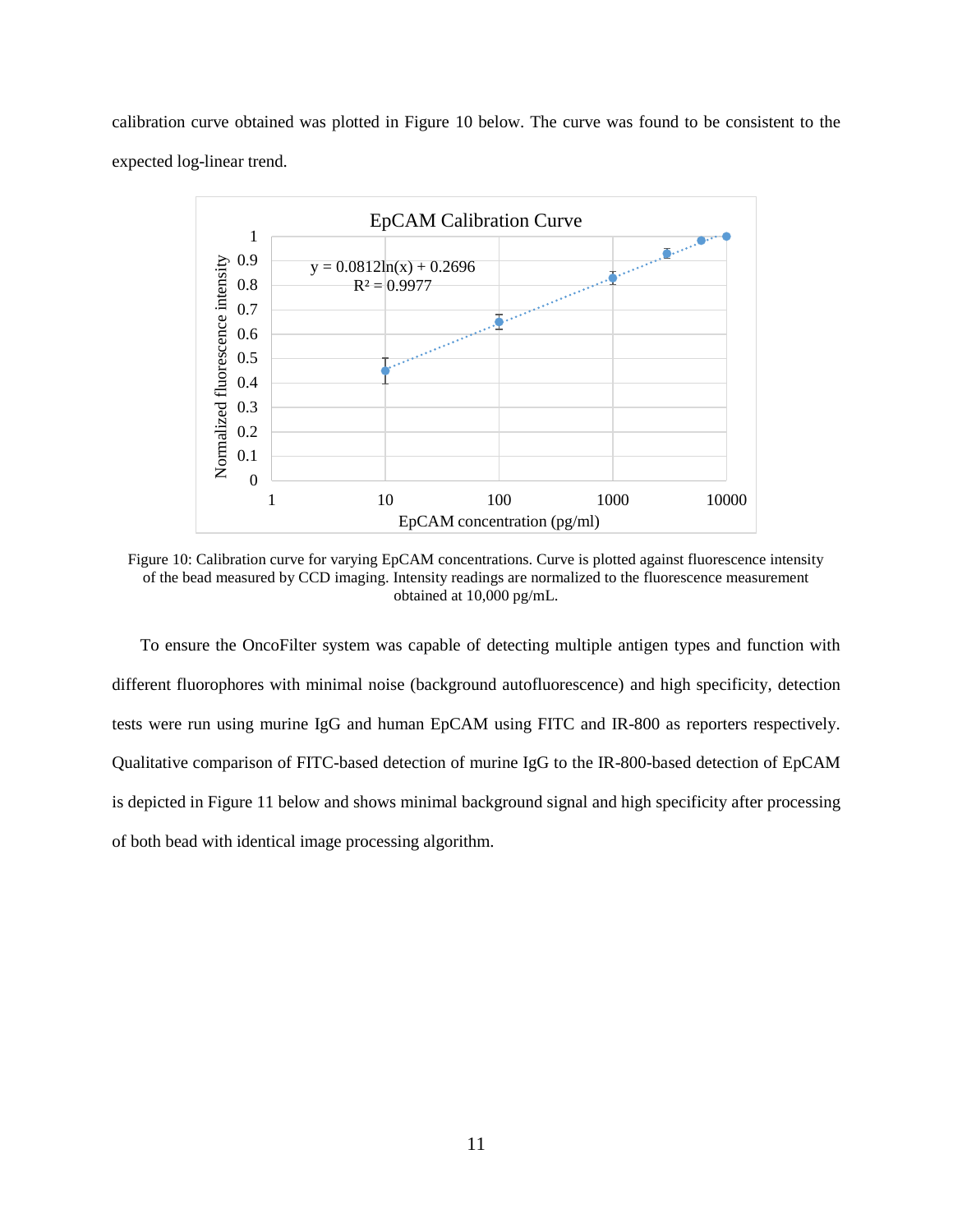

Figure 11: Sensor beads that detects IgG using FITC (green) and EpCAM using IR-800 (red). Both sensor beads experienced uniform radial exposure to both antigens. Antigen exposure was maximal at bead margins. The higher quantum yield of FITC is evidenced by the slight background scatter around the bead. Comparatively, the IR-800 bead shows a higher signal-to-noise ratio though IR-800 dyes shows significantly lower fluorescent quantum yields.

## **IV. DISCUSSION**

Our work computationally demonstrates flow limitations of bead constriction based biochips, a common platform for ELISA. We model a non-constrictive bead based assay that demonstrates shear stress 3 times lower than that of the constriction based chip. Consistently, the flow velocity magnitude of the constriction based chip proved to be 3 times higher than that of the non-constriction based chip. Importantly, non-uniform flow profiles was observed on both YZ and XY planes of flow. Physically these planes represent the plane parallel to direction of flow and the plane perpendicular to flow respectively. Nonuniformity of flow along these planes in positions proximal to the bead would result in non-uniform exposure of antigen to the bead. The use of non-constrictive membrane based trapping of sensor bead resulted in one to three orders of decrease in variance of fluid velocity along the sensor bead apart from an overall reduction in the velocity of the flow. This would physically translate to more uniform distribution of antigen across the bead surface as well as lower shear force (proportional to the factor of decrease of velocity) on the antibody-antigen complex. The use of non-constriction based system also allowed for the use of conduit geometries that further mitigated non-uniform radial flow velocities. The device proved to be sensitive to antigens to the limit of 10 pg/mL of sample and sandwich ELISA protocol ensured high specificity in detection with a dynamic range spanning 3 orders of magnitude.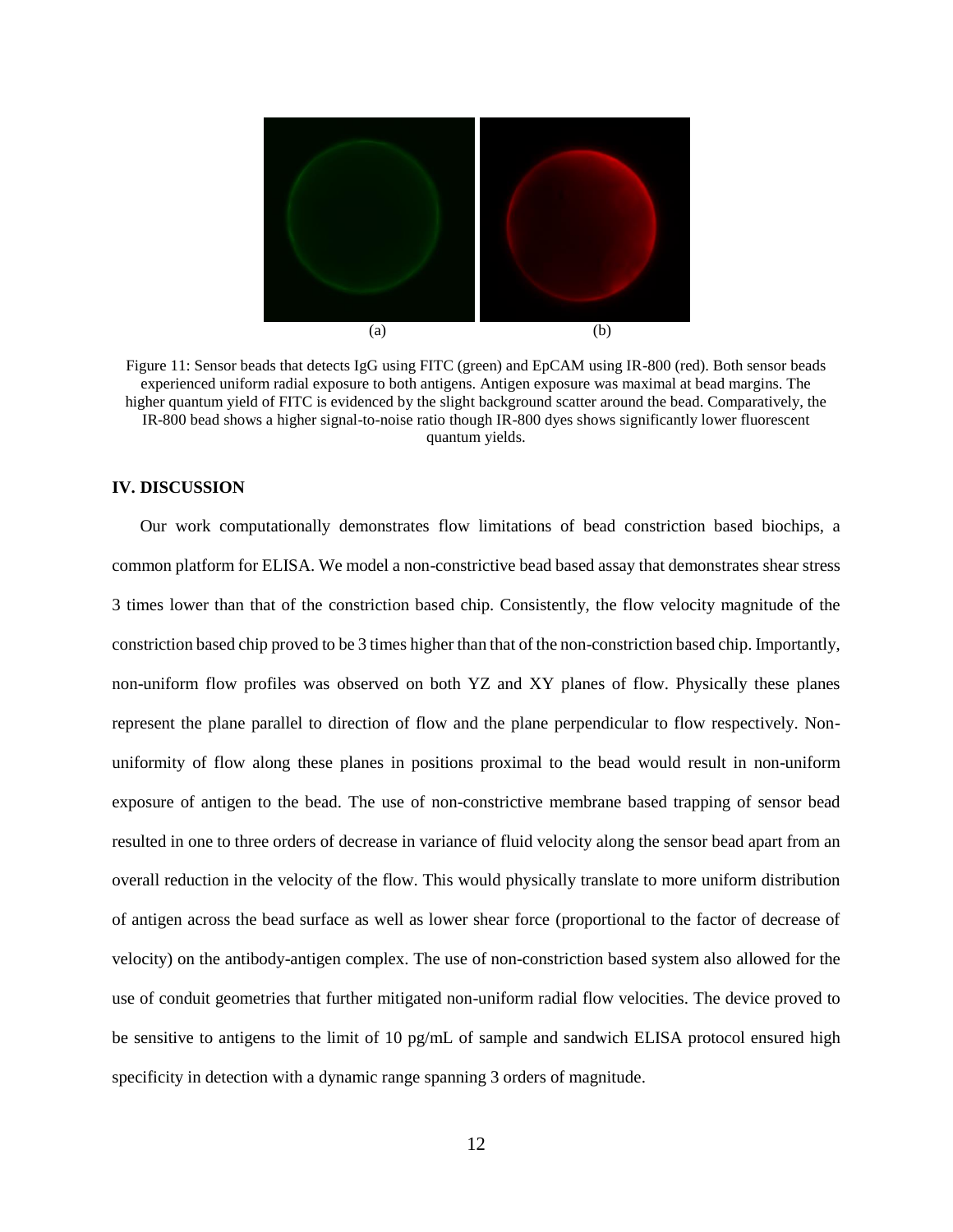A significant challenge of device function was the occasional obstruction of the top flow channel by particulate debris that proved to be too large to exit via membrane pores. While the issue could be resolved by sample filtering, this option may not be always available especially in cases of ultra-sensitive disease testing. The membrane also experienced minimal wicking of fluid and bubbling from the exit of air trapped during the bonding protocol. Saturation of the chip with fluid by degassing proved an effective remedy. Further testing of this device will ensure optimization for specific applications and useful advantages of the non-constriction system.

#### **V. CONCLUSION**

We present a microfluidic device for bead based ELISA that ensures radially symmetric flow around the sensor bead at low shear stress environment. We computationally evaluate the efficacy of the device to provide radially symmetrical flow and low shear stress flow conditions. We experimentally tested the ability of the device to quantitatively sense multiple antigens using fluorescent reporters of different wavelengths. In doing so we demonstrate variance change and F statistic.

We also find shear stress for the non-constriction device was at least 3 times lower than that for the constriction device. Calibration for detection of human EpCAM protein detection yielded a dynamic range of detection spanning 3 orders of magnitude. Detection of protein could be achieved at concentrations at least as low as 10 pg/mL of PBS. Our device was functional for multiple fluorophores demonstrating usability as a spectrally multiplexed diagnostic chip.

#### **ACKNOWLEDGEMENTS**

The authors would like to thank staff at the Tweedle lab and the Ohio State biomedical engineering department for lab advice and imaging support. Thanks are also due to the staff at the Stanford microfluidics foundry. This work was made possible in part by the Pelotonia cancer fellowship and Venturewell E-Team grant.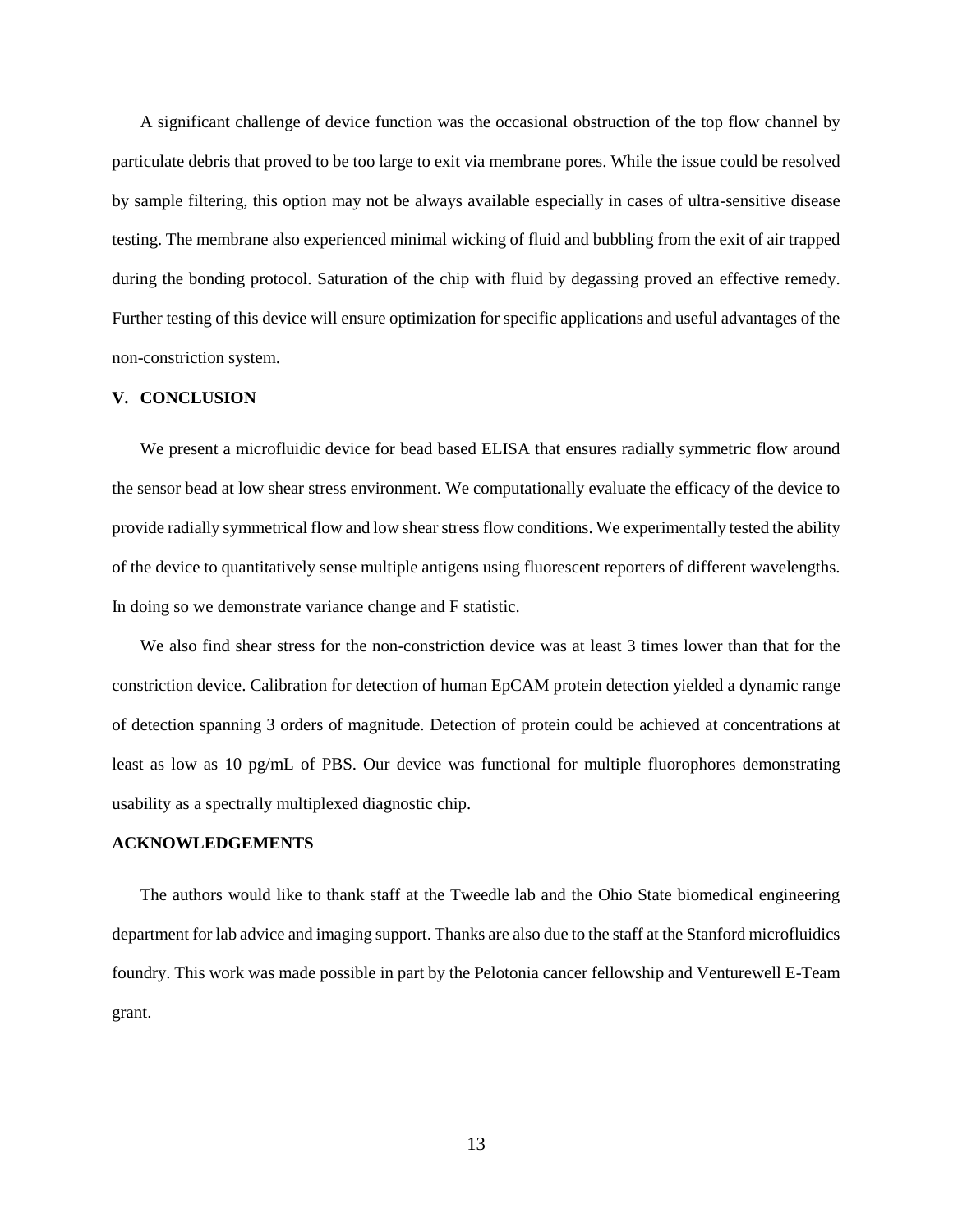### **REFERENCES**

- 1. E. Ottesen, J.W. Hong, S. R. Quake, and J. R. Leadbetter *Science* **314**, 1464 (2006).
- 2. E. Ozkumur, A. M. Shah, J. C. Ciciliano, B. L. Emmink, D. T. Miyamoto, E. Brachtel, M. Yu, P. Chen, B. Morgan, J. Trautwein, A. Kimura, S. Sengupta, S. L. Stott, N. M. Karabacak, T. A. Barber, J. R. Walsh, K. Smith, P. S. Spuhler, J. P. Sullivan, R. J. Lee, D. T. Ting, X. Luo, A. T. Shaw, A. Bardia, L. V. Sequist, D. N. Louis, S. Maheswaran, R. Kapur, D. A. Haber, and M. Toner *Science Translational Medicine* **5**, 179ra47 (2013).
- 3. C. Ma, R. Fan, H. Ahmad, Q. Shi, B. Comin-Anduix, T. Chodon, R. C. Koya, C. Liu, G. A. Kwong, C. G. Radu, A. Ribas, and J. R. Heath *Nature Medicine* **17**, 738 (2011).
- 4. X. Li, C. Hayward, P. Fong, M. Dominguez, S. W. Hunsucker, L. W. Lee, M. McLean, S. Law, H. Butler, M. Schirm, O. Gingras, J. Lamontagne, R. Allard, D. Chelsky, N. D. Price, S. Lam, P. P. Massion, H. Pass, W. N. Rom, A. Vachani, K. C. Fang, L. Hood, and P. Kearney *Science Translational Medicine* **5**, 207ra142 (2013).
- 5. J. Chou, N. Du, T. Ou, P. N. Floriano, N. Christodoulides, and J. T. McDevitt *Biosensors and Bioelectronics* **42**, 653 (2013).
- 6. A. Raamanathan, G. W. Simmons, N. Christodoulides, P.N. Floriano, W. B. Furmaga, S. W. Redding, K. H. Lu, R. C. Bast Jr., and J. T. McDevitt *Cancer Prevention Research* **5**, 706 (2012).
- 7. J. V. Jokerst, J. Chou, J. P. Camp, J. Wong, A. Lennart, A. A. Pollard, P. N. Floriano, N. Christodoulides, G. W. Simmons, Y. Zhou, M. F. Ali, and J. T. McDevitt *Small* **7**, 613 (2011).
- 8. Q. Zhang, L. Zhu, H. Feng, S. Ang, F. S. Chau, and W. Liu *Analytica Chimica Acta* **556**, 171 (2006).
- 9. D. Erickson, and D. Li *Analytica Chimica Acta* **507**, 11 (2004).
- 10. J. Krüger, K. Singh, A. O'Neill, C. Jackson, A. Morrison, and P. O'Brien *Journal of Micromechanics and Microengineering* **12**, 486 (2002).
- 11. J. Koo, and C. Kleinstreuer *Journal of Micromechanics and Microengineering* **13**, 568 (2003).
- 12. A. M. Takalkar, A. L. Klibanov, J. J. Rychak, J. R. Lindner, and K. Ley *Journal of Controlled Release*  **96**, 473 (2004).